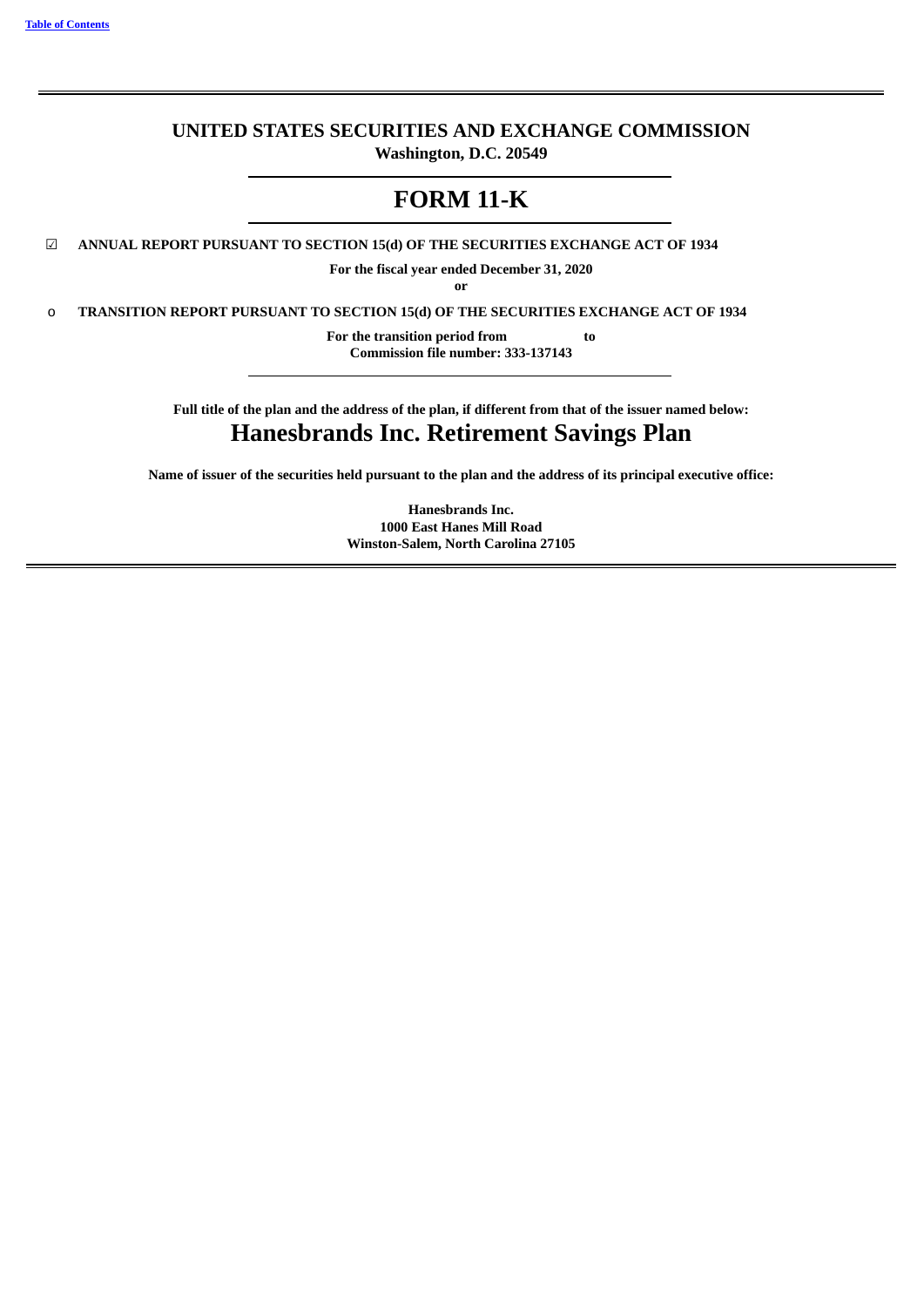# **TABLE OF CONTENTS**

|                                                                                            | Page |
|--------------------------------------------------------------------------------------------|------|
| <u> Report of Independent Registered Public Accounting Firm - Dixon Hughes Goodman LLP</u> |      |
| <b>Financial Statements</b>                                                                |      |
| <b>Statements of Net Assets Available for Benefits</b>                                     |      |
| <b>Statements of Changes in Net Assets Available for Benefits</b>                          |      |
| <b>Notes to Financial Statements</b>                                                       |      |
| Supplemental Schedule                                                                      |      |
| Schedule H, Line 4i - Schedule of Assets (Held at End of Year)                             |      |
|                                                                                            |      |

<span id="page-1-0"></span>Note: Other schedules required by Section 2520.103-10 of the Department of Labor's Rules and Regulations For Reporting and Disclosure under the Employee Retirement Income Security Act of 1974 ("ERISA") have been omitted because they are not applicable.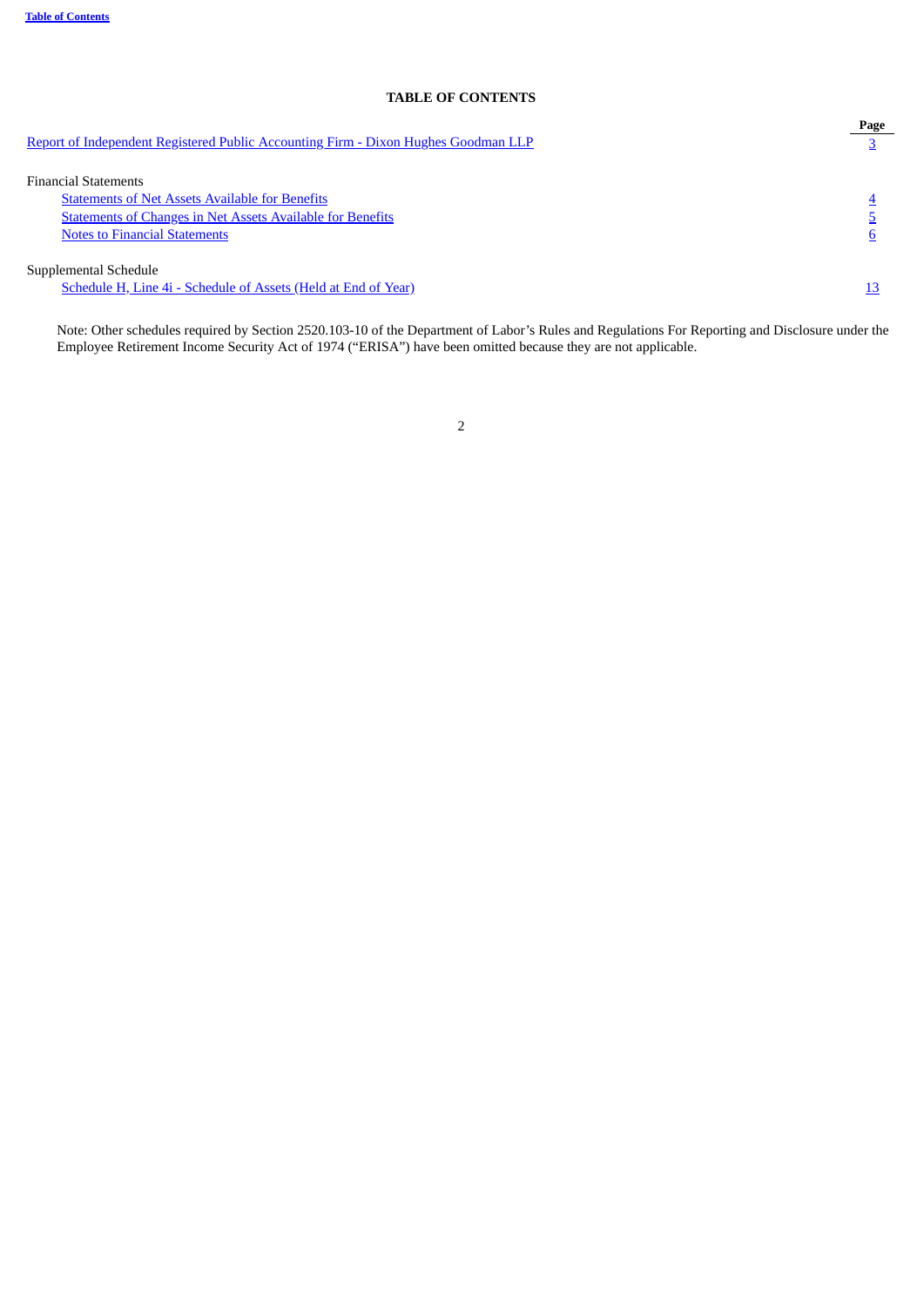# **REPORT OF INDEPENDENT REGISTERED PUBLIC ACCOUNTING FIRM**

Employee Benefits Administrative Committee and Participants of Hanesbrands Inc. Retirement Savings Plan Winston-Salem, NC

### **Opinion on the Financial Statements**

We have audited the accompanying statements of net assets available for benefits of the Hanesbrands Inc. Retirement Savings Plan (the "Plan") as of December 31, 2020 and 2019, and the related statements of changes in net assets available for benefits for the years then ended, and the related notes (collectively referred to as the "financial statements"). In our opinion, the financial statements present fairly, in all material respects, the net assets available for benefits of the Plan as of December 31, 2020 and 2019, and the changes in net assets available for plan benefits for the years then ended, in conformity with accounting principles generally accepted in the United States of America.

### **Basis for Opinion**

These financial statements are the responsibility of the Plan's management. Our responsibility is to express an opinion on the Plan's financial statements based on our audits. We are a public accounting firm registered with the Public Company Accounting Oversight Board (United States) ("PCAOB") and are required to be independent with respect to the Plan in accordance with the U.S. federal securities laws and the applicable rules and regulations of the Securities and Exchange Commission and the PCAOB.

We conducted our audits in accordance with the standards of the PCAOB. Those standards require that we plan and perform the audits to obtain reasonable assurance about whether the financial statements are free of material misstatement, whether due to error or fraud. The Plan is not required to have, nor were we engaged to perform, an audit of its internal control over financial reporting. As part of our audits we are required to obtain an understanding of internal control over financial reporting but not for the purpose of expressing an opinion on the effectiveness of the Plan's internal control over financial reporting. Accordingly, we express no such opinion.

Our audits included performing procedures to assess the risks of material misstatement of the financial statements, whether due to error or fraud, and performing procedures that respond to those risks. Such procedures included examining, on a test basis, evidence regarding the amounts and disclosures in the financial statements. Our audits also included evaluating the accounting principles used and significant estimates made by management, as well as evaluating the overall presentation of the financial statements. We believe that our audits provide a reasonable basis for our opinion.

### **Supplementary Information**

The supplemental schedule of assets (held at end of year) as of December 31, 2020, has been subjected to audit procedures performed in conjunction with the audit of the Plan's financial statements. The supplemental information is the responsibility of the Plan's management. Our audit procedures included determining whether the supplemental information reconciles to the financial statements or the underlying accounting and other records, as applicable and performing procedures to test the completeness and accuracy of the information presented in the supplemental information. In forming our opinion on the supplemental information, we evaluated whether the supplemental information, including its form and content, is presented in conformity with the Department of Labor's Rules and Regulations for Reporting and Disclosure under the Employee Retirement Income Security Act of 1974. In our opinion, the supplemental information is fairly stated in all material respects in relation to the financial statements as a whole.

We have served as the Plan's auditor since 2019.

/s/ Dixon Hughes Goodman LLP

Charlotte, NC June 15, 2021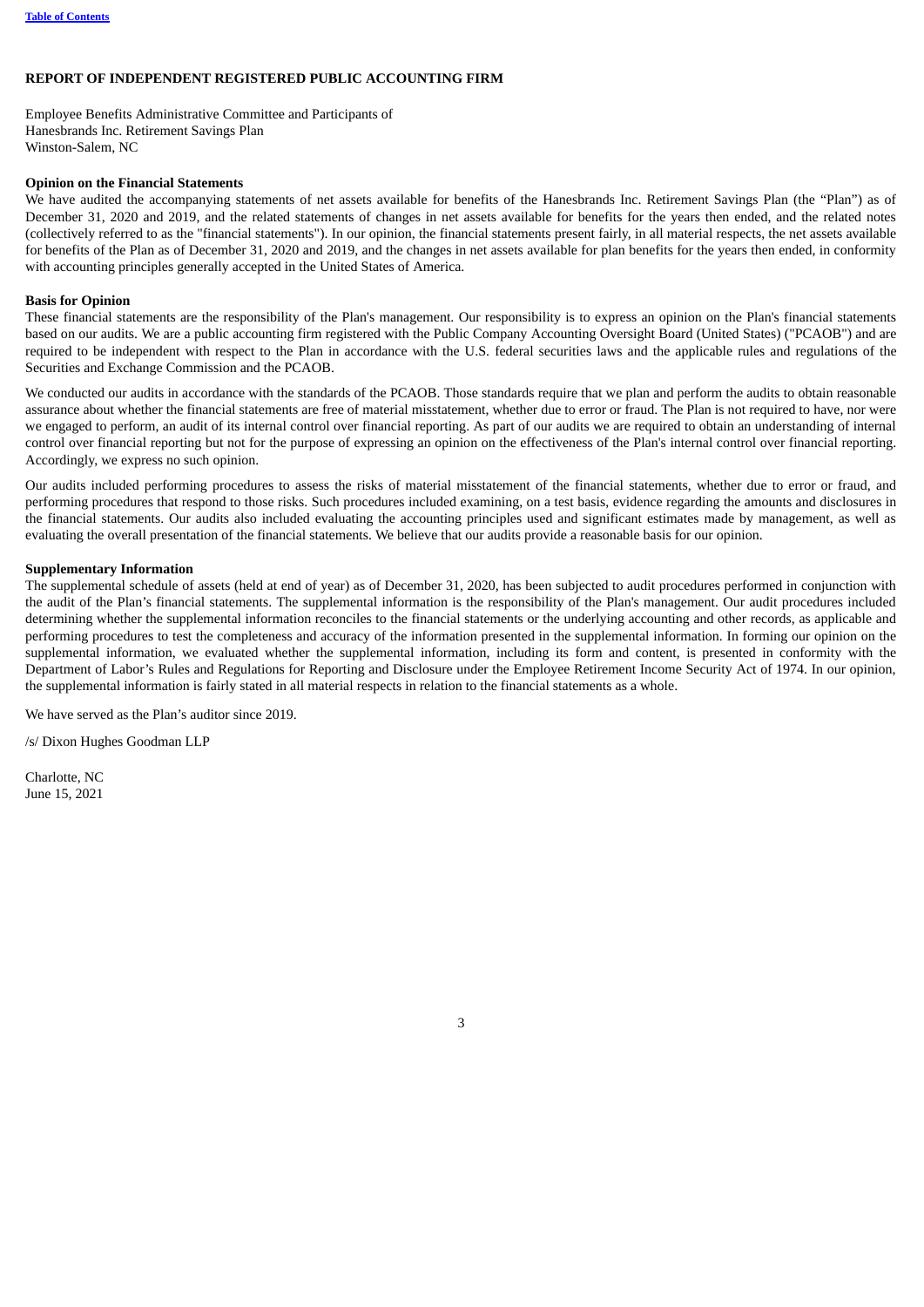# <span id="page-3-0"></span>**Hanesbrands Inc. Retirement Savings Plan Statements of Net Assets Available for Benefits**

|                                                                                          |    | December 31.<br>2020 |     |             |  |  |  |  |  | December 31,<br>2019 |
|------------------------------------------------------------------------------------------|----|----------------------|-----|-------------|--|--|--|--|--|----------------------|
| <b>Assets</b>                                                                            |    |                      |     |             |  |  |  |  |  |                      |
| Plan interest in Hanesbrands Inc. Master Investment Trust for Defined Contribution Plans | \$ | 767,950,005          | \$. | 732,994,407 |  |  |  |  |  |                      |
| Receivables:                                                                             |    |                      |     |             |  |  |  |  |  |                      |
| Participant contribution receivable                                                      |    | 923,821              |     | 941,150     |  |  |  |  |  |                      |
| Company-match contribution receivable                                                    |    | 2,747,115            |     | 3,020,819   |  |  |  |  |  |                      |
| Notes receivable from participants                                                       |    | 13,590,331           |     | 12,376,508  |  |  |  |  |  |                      |
| Discretionary Company contribution receivable                                            |    | 4,961,616            |     |             |  |  |  |  |  |                      |
|                                                                                          |    | 22,222,883           |     | 16,338,477  |  |  |  |  |  |                      |
| <b>Total assets</b>                                                                      |    | 790,172,888          |     | 749,332,884 |  |  |  |  |  |                      |
|                                                                                          |    |                      |     |             |  |  |  |  |  |                      |
| Liabilities                                                                              |    |                      |     |             |  |  |  |  |  |                      |
| Accrued expenses                                                                         |    | (749.359)            |     | (672,700)   |  |  |  |  |  |                      |

Net assets available for benefits **1989 1989 8 789,423,529 \$** 748,660,184

<span id="page-3-1"></span>The accompanying notes are an integral part of these financial statements.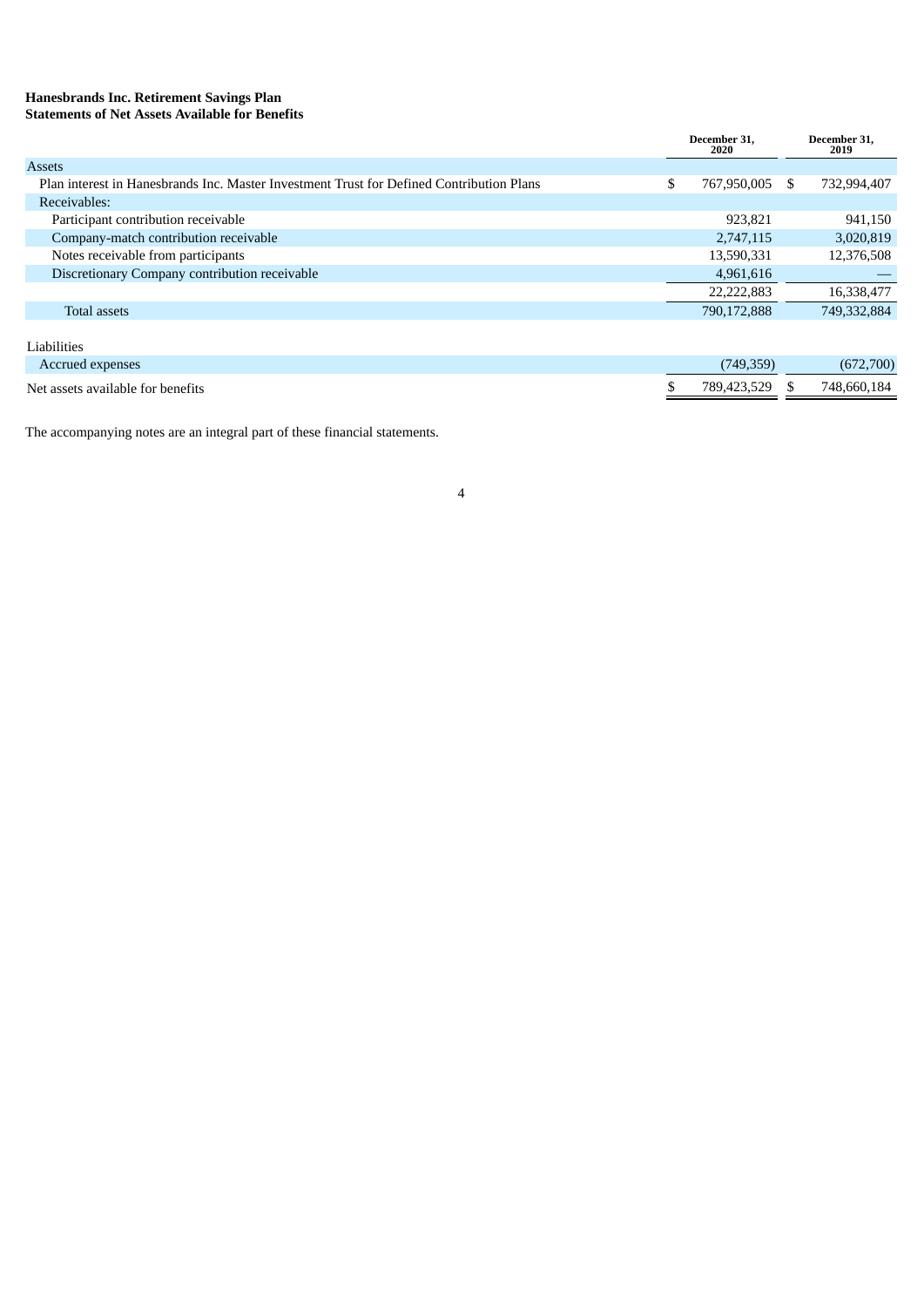# **Hanesbrands Inc. Retirement Savings Plan Statements of Changes in Net Assets Available for Benefits**

|                                                                                                                    | <b>Years Ended</b>   |    |                      |
|--------------------------------------------------------------------------------------------------------------------|----------------------|----|----------------------|
|                                                                                                                    | December 31,<br>2020 |    | December 31,<br>2019 |
| Plan interest in Hanesbrands Inc. Master Investment Trust for Defined Contribution Plans' net investment income \$ | 85,414,350           | -S | 125,612,533          |
| Interest income on notes receivable from participants                                                              | 344,035              |    | 555,533              |
| Contributions:                                                                                                     |                      |    |                      |
| Company                                                                                                            | 20, 162, 297         |    | 14,040,462           |
| Participants                                                                                                       | 20,764,392           |    | 23,093,876           |
| Total contributions                                                                                                | 40,926,689           |    | 37,134,338           |
| Benefits paid to participants                                                                                      | (84, 302, 936)       |    | (85, 401, 878)       |
| Administrative expenses                                                                                            | (1,618,793)          |    | (1,730,741)          |
| Net increase                                                                                                       | 40,763,345           |    | 76,169,785           |
| Net assets available for benefits:                                                                                 |                      |    |                      |
| Beginning of year                                                                                                  | 748,660,184          |    | 672,490,399          |
| End of year                                                                                                        | 789,423,529<br>Œ     |    | 748,660,184          |

<span id="page-4-0"></span>The accompanying notes are an integral part of these financial statements.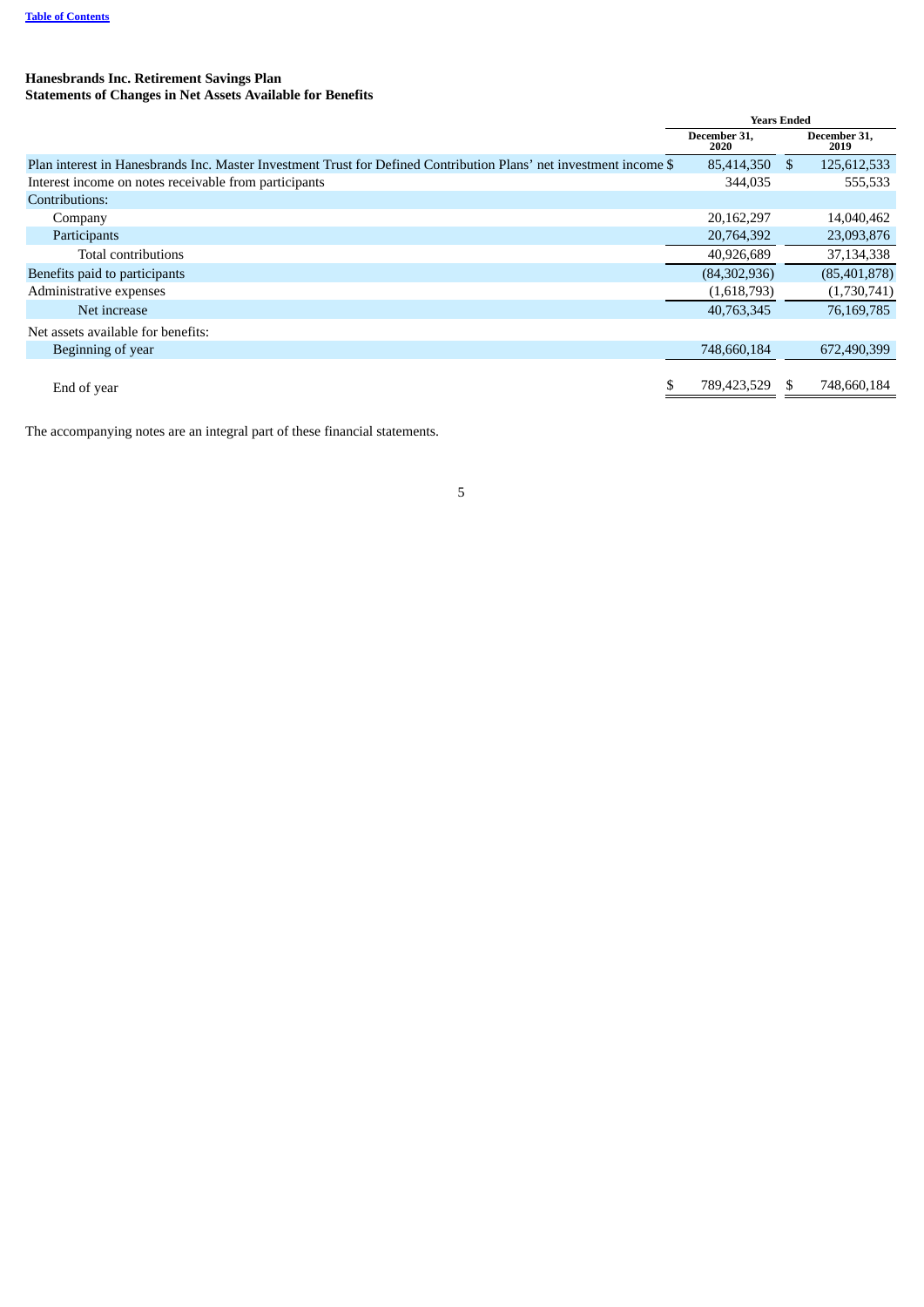### **NOTE A - DESCRIPTION OF PLAN**

The following brief description of the Hanesbrands Inc. Retirement Savings Plan (the "Plan") is provided for general information purposes only. Participants should refer to the Plan document for a more complete description of the Plan's provisions.

#### *General*

The Plan is a defined contribution plan covering eligible salaried and hourly employees of Hanesbrands Inc. ("Hanesbrands" or the "Company") who are not employed in Puerto Rico and are not covered by a collective bargaining agreement that does not provide for their participation in the Plan. The Plan is subject to the provisions of the Employee Retirement Income Security Act of 1974, as amended ("ERISA").

On December 20, 2019, the Setting Every Community Up for Retirement Enhancement Act of 2019 (the "SECURE Act") was passed by Congress. The SECURE Act allows an optional in-service withdrawal for participants who are giving birth or adopting a child. Plan management evaluated the impact of the SECURE Act and approved changes to the Plan in 2020 to permit eligible participants to withdraw the maximum amount permitted under the SECURE Act without incurring the 10% penalty tax on early distributions. The Plan will be amended to reflect these changes prior to the December 31, 2022 deadline.

On March 27, 2020, the Coronavirus Aid, Relief, and Economic Security Act of 2020 (the "CARES Act") was passed by Congress. The CARES Act, among other things, includes several temporary relief provisions available to tax qualified retirement plans and their participants. Plan management evaluated the impact of the CARES Act on the Plan and approved changes to the Plan in 2020 to temporarily (i) add COVID-19-related distributions of up to \$100,000 for eligible participants, (ii) increase the limit on Plan loans for eligible participants to the maximum amount permitted under the CARES Act, (iii) suspend payments on Plan loans otherwise due in 2020 for eligible participants, and (iv) suspend required minimum distributions for 2020. These temporary CARES Act provisions expired at the end of 2020. The Plan will be amended to reflect these changes prior to the December 31, 2022 deadline.

On December 23, 2020, Plan management approved an amendment to the Plan effective as of January 1, 2020 that allowed partial repayment of Plan loans and made other changes to comply with the Bipartisan Budget Act of 2018, which included allowing participants to take a hardship withdrawal (i) from earnings on safe harbor contributions and corrective contributions, (ii) without first taking a plan loan, and (iii) for expenses or losses incurred on account of a FEMA-declared disaster.

#### *Contributions*

Eligible employees can contribute between 1% and 50% of their eligible compensation, as defined in the Plan document. All eligible employees who have completed at least 30 days of service are deemed to have elected to have 4% of their pre-tax compensation deferred into the Plan, unless they make an affirmative election to change or cease deferrals. The deferral contribution percentage of participants who are automatically enrolled is increased by 1% each year thereafter, up to a maximum of 6% of eligible pre-tax compensation; except that the deferral percentage of such an employee who is hired on or after July 1 will not increase until the second plan year following the employee's date of hire. Catch-up contributions are also permitted. Contributions and catch-up contributions are subject to certain limitations under the Internal Revenue Code ("IRC").

For participants who are contributing to the Plan, the Company will make matching contributions, on a quarterly basis, equal to 100% of the portion of a participant's contributions that does not exceed 4% of a participant's eligible compensation, subject to certain limitations defined in the Plan document. For the years ended December 31, 2020 and 2019, the total matching contribution by the Company was \$11,185,121 and \$12,299,452, respectively.

For eligible union participants, the Company will make a quarterly union replacement contribution equal to 6% of eligible compensation. For eligible contributing and non-contributing salaried employees, the Company may make a discretionary annual Company contribution not to exceed 4% of eligible compensation. For eligible contributing and non-contributing hourly, non-union employees or union participant employees, the Company may make a discretionary annual Company contribution not to exceed 2% of eligible compensation. To be eligible for a discretionary annual Company contribution, a participant must have attained age 21 and be employed on the last day of the Plan year. For the participants in the Alternative Apparel, Inc. 401(k) Plan that was merged into the Plan on December 31, 2018, their first year of eligibility for the annual Company contribution was in 2020. For the years ended December 31, 2020 and 2019, the Company paid discretionary contributions of \$10,132,464 and \$2,669,511, respectively.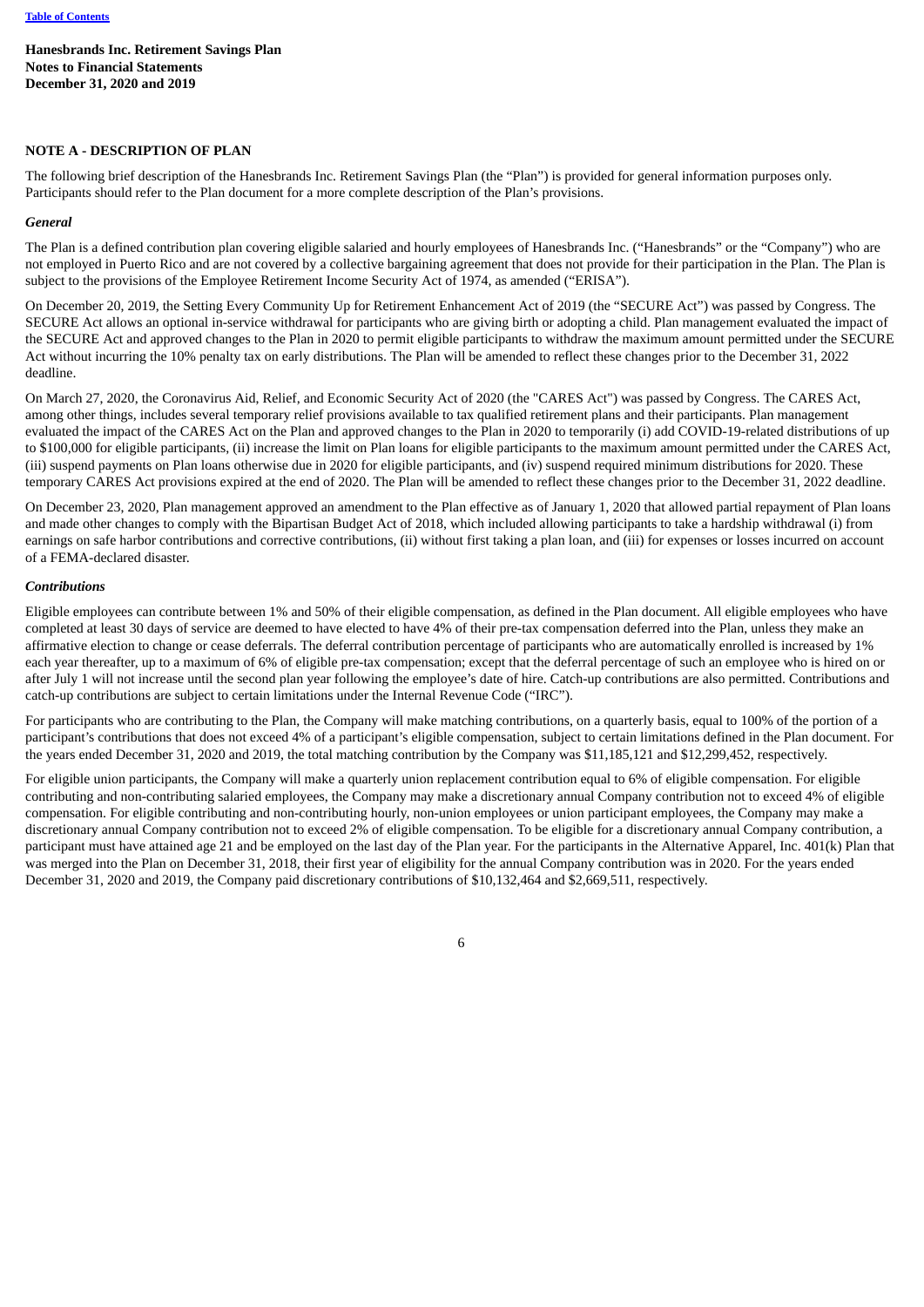For the years ended December 31, 2020 and 2019, \$952,904 and \$764,649 of forfeitures, respectively, were used to offset Company contributions. Forfeited balances of \$202,384 and \$163,852 outstanding as of December 31, 2020 and 2019, respectively, were used to offset the Company's contributions to the Plan for the fourth quarter of the respective years that were paid in the first quarter of the following year.

#### *Participant Accounts*

Individual accounts are maintained for each of the Plan's participants to reflect Company contributions, the participant's contributions and any rollover contributions, as well as the participant's related share of the Plan's income and losses, benefit payments and certain related administrative expenses. Allocations of income and losses are made within each separate investment fund in proportion to each participant's investment in those funds. Allocations of certain related administrative expenses are made based on the proportion that each participant's account balance has to the total of all participants' account balances.

#### *Vesting*

Participants' contributions are 100% vested at all times. Company contributions vest based on years of service with a two-year cliff vesting schedule for matching contributions and a five-year graded vesting schedule for discretionary annual Company contributions and quarterly union replacement contributions. Discretionary annual Company contributions, quarterly union replacement contributions and matching contributions will be 100% vested in the case of termination due to death, disability or normal retirement without regard to years of service.

#### *Investment Options*

Participants may direct their total account balances among the various investment options currently available through the Plan in 1% increments and may change their investment elections at any time.

### *Forfeitures*

If a participant terminates employment for reasons other than death, disability or normal retirement age before amounts received as Company contributions are fully vested, the unvested amounts shall be forfeited. Forfeited balances shall first be allocated to participants who are re-employed and are entitled to reinstatement of portions of their Company contributions that were forfeited previously and then the remainder, if any, may be used to reduce future Company contributions or pay administrative expenses of the Plan.

There were no unallocated forfeited balances as of December 31, 2020 and 2019.

#### *Benefit Payments*

Upon termination of service due to death, disability, retirement, resignation or dismissal, distribution of the vested balance in the participant's accounts will **be made to the participant or, in the case of the participant's death, to his or her beneficiary by a lump-sum payment or partial distribution in cash (or stock,** if elected, for amounts invested in the Hanesbrands Inc. Common Stock Fund).

Participants may withdraw all or a portion of their vested account balances (other than amounts received as discretionary annual Company contributions), provided they have attained age 59-1/2; participants may also withdraw their after-tax contributions (other than Roth contributions) at any time. Participants who have an immediate and substantial financial need may take a hardship withdrawal from certain balances in their accounts, subject to certain limitations defined in the Plan document.

Plan management approved changes related to the SECURE Act in 2020, permitting eligible participants who are giving birth or adopting a child to withdraw up to \$5,000 without incurring the 10% penalty tax on early distributions. Plan management also approved changes related to the CARES Act in 2020, permitting eligible participants to take COVID-19-related distributions of up to \$100,000 in 2020 and suspend required minimum distributions for 2020.

### *Notes Receivable from Participants*

Participants may borrow from their accounts a minimum of \$500 up to a maximum equal to the lesser of \$50,000 or 50% of their vested account balance. The participant must secure the loan by a pledge against his or her vested Plan accounts. The participant must sign a promissory note for the loan. The loan period cannot exceed five years, unless the proceeds of the loan are used to purchase a primary residence, in which case the loan period shall not exceed ten years. The loan will bear interest at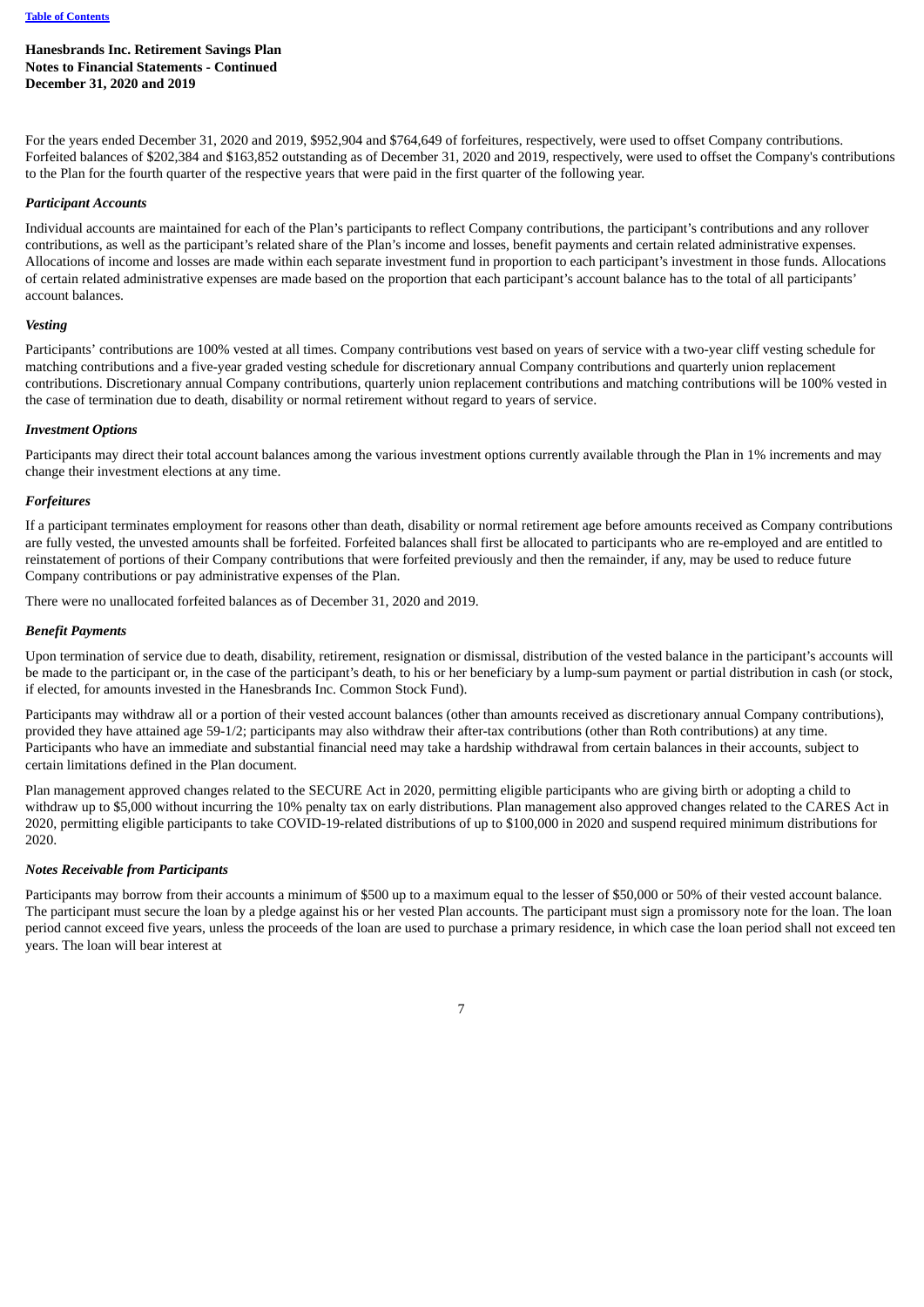the prevailing prime rate when the loan is issued. The interest rates for the outstanding loans ranged from 3.25% to 8.25% at December 31, 2020 and 2019. Principal and interest is paid through payroll deductions.

Plan management approved changes related to the CARES Act in 2020, increasing the limit on Plan loans for eligible participants to the lesser of \$100,000 or 100% of the participant's vested account balance in 2020 and permitting eligible participants to suspend payments on Plan loans otherwise due in 2020.

Notes receivable from participants are measured at their unpaid balance plus any accrued but unpaid interest. Delinquent loans are reclassified as distributions based upon the terms of the Plan document.

# **NOTE B - SUMMARY OF ACCOUNTING POLICIES**

#### *Basis of Accounting*

The accompanying financial statements have been prepared using the accrual method of accounting in accordance with accounting principles generally accepted in the United States of America ("U.S. GAAP").

#### *Use of Estimates*

The preparation of financial statements requires the Plan's management to make estimates and assumptions that affect the reported amounts of assets and liabilities, and changes therein, and disclosure of contingent assets and liabilities. Actual results could differ from these estimates.

### *Valuation of Investments*

The Plan's sole investment is an interest in the HBI Investment Trust. The Plan's interest in the HBI Investment Trust is based on the Plan's relative aggregate contributions, benefit payments and other relevant factors. Purchases and sales of securities in the HBI Investment Trust are recorded on a tradedate basis. Interest is recorded in the period earned. Dividends are recorded on the ex-dividend date. Net appreciation (depreciation) includes the Plan's gains and losses on investments bought and sold as well as held during the year.

The HBI Investment Trust's investments consist of investments in registered investment companies, Hanesbrands common stock, collective trusts and a stable value fund. Investments in registered investment companies and Hanesbrands common stock are valued using quoted market prices. The collective trusts are valued at net asset value of participant units owned by the HBI Investment Trust based on the net asset value of the underlying investments in each collective trust.

The stable value fund is reported at contract value. The underlying investments, which are comprised of high quality, fully benefit responsive, fixed income securities held in various collective trusts and separate accounts that are "wrapped" by synthetic investment contracts issued by high quality financial institutions, are required to be reported at contract value.

Contract value represents the principal balance of the underlying investment contracts, plus accrued interest at the stated contract rates, less withdrawals and administrative charges by the financial institutions. Participant transactions (issuances and redemptions) may occur daily. There are no material reserves against contract value for credit risk of the contract issuers or otherwise. Under the terms of the contracts, the crediting interest rates are rates negotiated by the Company with the financial institutions. Certain events, which we refer to as "market value events," may limit the ability of the stable value fund to realize the contract value of investment contracts and may therefore result in payments to participants that reflect fair value rather than contract value. Such events include, but are not limited to, certain amendments to the Plan document or the stable value fund's investment guidelines not approved by issuers of investment contracts, failure to comply with certain contract provisions, complete or partial Plan termination or merger with another plan, suspension or substantial reduction of Plan sponsor contributions to the Plan, debt default by the Plan sponsor, bankruptcy of the Plan sponsor or other Plan sponsor events that could cause substantial withdrawals from the Plan or the stable value fund, failure of the trust which holds the assets of the Plan to qualify for exemption from federal income taxes, and the occurrence of certain prohibited transactions under ERISA. The Plan administrator does not believe that any events that have occurred to date constitute market value events. The Plan may terminate its investment in the stable value fund upon election and sixty days' notice.

In general, the investments provided by the Plan are exposed to various risks, such as interest rate, credit and overall market volatility risks. Due to the level of risk associated with certain investments, it is reasonably possible that changes in the values of investments will occur in the near term and that such changes could materially affect the amounts reported in the Statements of Net Assets Available for Benefits and participants' individual account balances.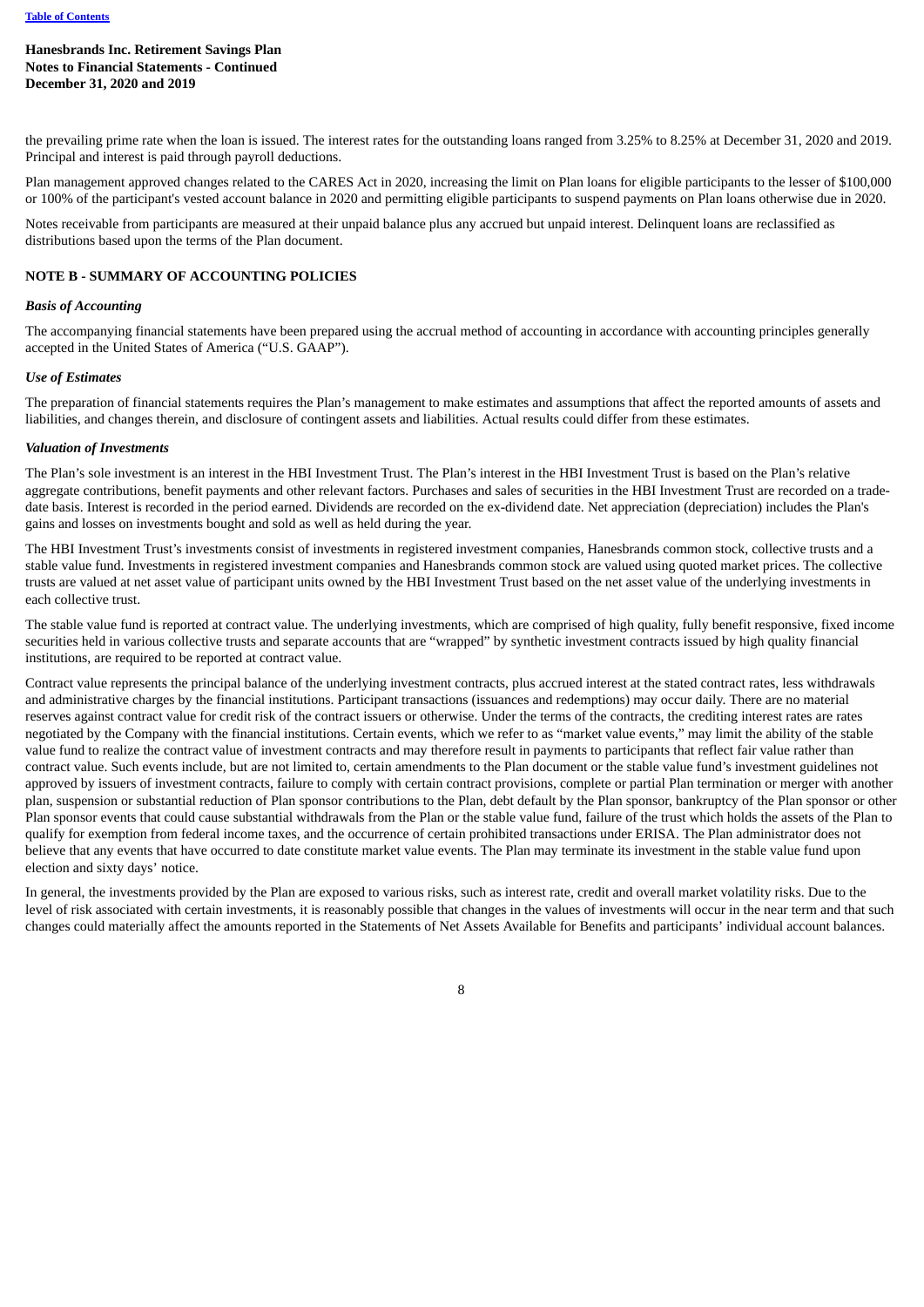### *Benefit Payments*

Benefit payments are recorded when paid.

### *Administrative Expenses*

Administrative expenses associated with the Plan are paid by the Plan, except for certain recordkeeping fees of which, at the discretion of the Company, the Company pays a percentage. Investment related expenses are included in net investment income (loss).

# *Recent Accounting Pronouncements*

In August 2018, the FASB issued ASU 2018-13, "Fair Value Measurement (Topic 820)," which modifies the disclosure requirements on fair value measurements. The new accounting guidance was effective for the plan year ending December 31, 2020. The adoption of the new accounting rules did not have a material impact on the Plan's financial statements or disclosures.

# **NOTE C - PLAN INTEREST IN HBI INVESTMENT TRUST**

The Plan's interest in the net assets of the HBI Investment Trust was 100% at December 31, 2020 and 2019. The Plan's interest in the net assets of the HBI Investment Trust is included in the accompanying Statements of Net Assets Available for Benefits.

A summary of the net assets of the HBI Investment Trust is as follows:

| <b>December 31, 2020</b> |             | <b>December 31, 2019</b> |
|--------------------------|-------------|--------------------------|
|                          |             |                          |
|                          |             | 32,152,195               |
|                          | 573,954,277 | 552,873,891              |
|                          | 101,446,973 | 94,194,253               |
|                          | 705,624,030 | 679,220,339              |
|                          | 63,293,463  | 54,126,499               |
|                          | 768,917,493 | 733,346,838              |
|                          | (967, 488)  | (352, 431)               |
|                          | 767,950,005 | 732,994,407              |
|                          |             | 30,222,780 \$            |

The net investment income from the HBI Investment Trust for the years ended December 31, 2020 and 2019 is as follows:

|                                                | 2020       | 2019        |
|------------------------------------------------|------------|-------------|
| Interest and dividend income                   | 7,116,190  | 10,905,561  |
| Net appreciation in fair value of investments: |            |             |
| Hanesbrands common stock                       | 312.862    | 6,438,592   |
| Collective trusts                              | 70,106,561 | 95,855,738  |
| Investment in registered investment companies  | 7,878,737  | 12,412,642  |
| Net investment income                          | 85,414,350 | 125,612,533 |

# **NOTE D - PLAN TERMINATION**

Although it has not expressed any intent to do so, the Company has the right under the Plan to discontinue its contributions at any time and to terminate the Plan subject to the provisions of ERISA. In the event of Plan termination, affected participants will become entitled to be fully vested in their accounts.

# **NOTE E - FAIR VALUE MEASUREMENTS**

Fair value is an exit price, representing the price that would be received to sell an asset or paid to transfer a liability in an orderly transaction between market participants at the measurement date. The HBI Investment Trust utilizes market data or assumptions that market participants would use in pricing the asset or liability. A three-tier fair value hierarchy, which prioritizes the inputs used in measuring fair value, is utilized for disclosing the fair value of the assets and liabilities of the HBI Investment Trust. These tiers include: Level 1, defined as observable inputs such as quoted prices in active markets; Level 2, defined as inputs other than quoted prices in active markets that are either directly or indirectly observable; and Level 3, defined as unobservable inputs about which little or no market data exists, therefore requiring an entity to develop its own assumptions.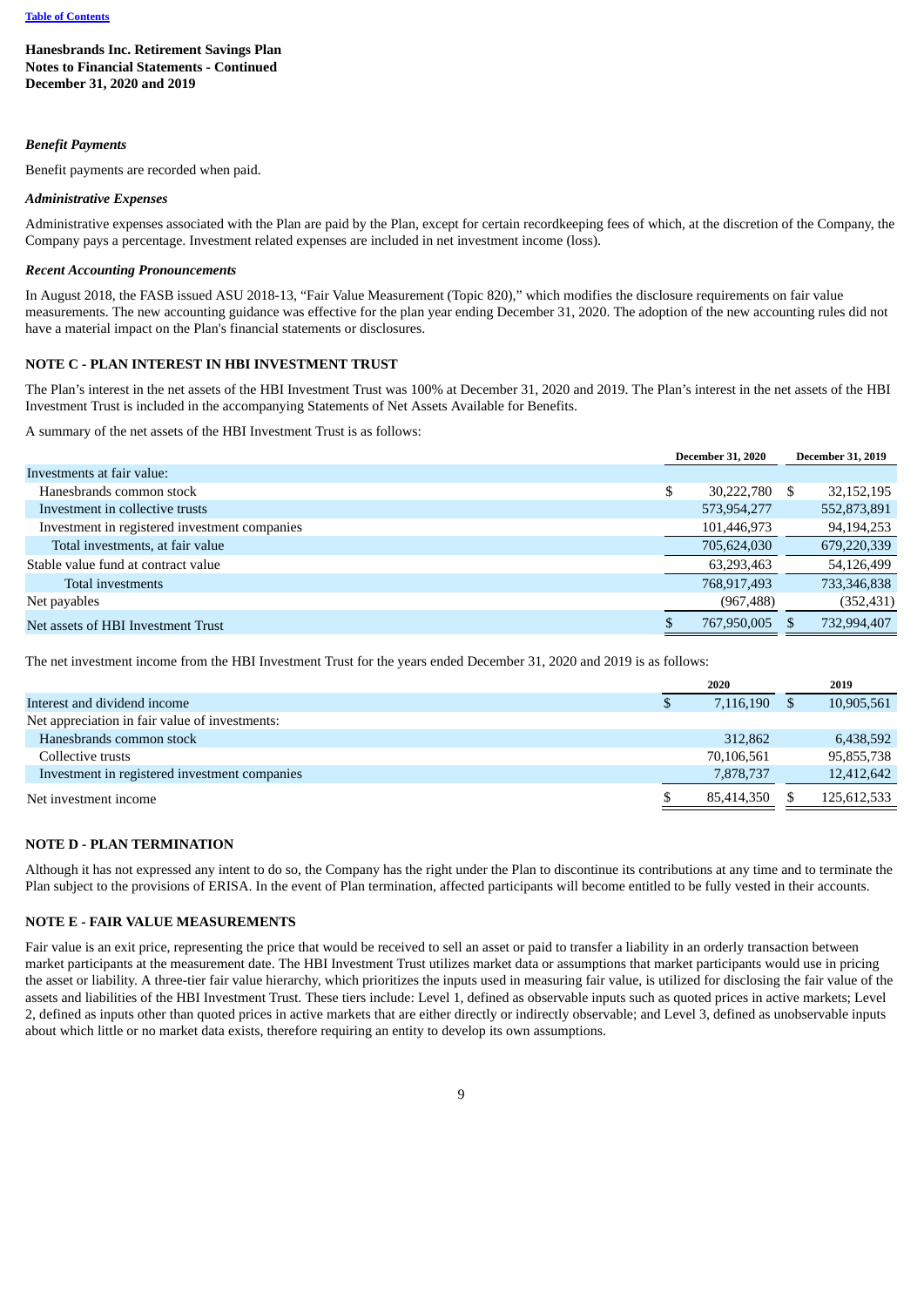Assets and liabilities measured at fair value are based on one or more of the following three valuation techniques:

- Market approach prices and other relevant information generated by market transactions involving identical or comparable assets or liabilities.
- Cost approach amount that would be required to replace the service capacity of an asset or replacement cost.
- Income approach techniques to convert future amounts to a single present amount based on market expectations, including present value techniques, option-pricing and other models.

The HBI Investment Trust primarily applies the market approach for its investment assets and attempts to utilize valuation techniques that maximize the use of observable inputs and minimize the use of unobservable inputs.

As of December 31, 2020 and 2019, the HBI Investment Trust held certain financial assets that are required to be measured at fair value on a recurring basis. These consisted of Hanesbrands common stock, collective trusts and registered investment companies. The fair values of the Hanesbrands common stock and the registered investment companies are determined based on quoted prices in public markets and are categorized as Level 1. The fair value of the investments within the collective trusts are valued utilizing the net asset value per share as the practical expedient and are not required to be classified within the fair value hierarchy. Participant transactions in the collective trusts (purchases and sales) may occur daily. If the Plan were to initiate a full redemption of the collective trusts, the investment adviser reserves the right to temporarily delay withdrawal from the trust in order to ensure the securities liquidations will be carried out in an orderly business manner. There were no changes during the years ended December 31, 2020 and 2019 to the valuation techniques used to measure asset fair values on a recurring basis.

The following table sets forth by level within the fair value hierarchy the HBI Investment Trust's investment assets accounted for at fair value on a recurring basis at December 31, 2020 and 2019, respectively. As required by the accounting rules, assets and liabilities are classified in their entirety based on the lowest level of input that is significant to the fair value measurement. The assessment of the significance of a particular input to the fair value measurement requires judgment, and may affect the valuation of fair value assets and liabilities and their placement within the fair value hierarchy levels.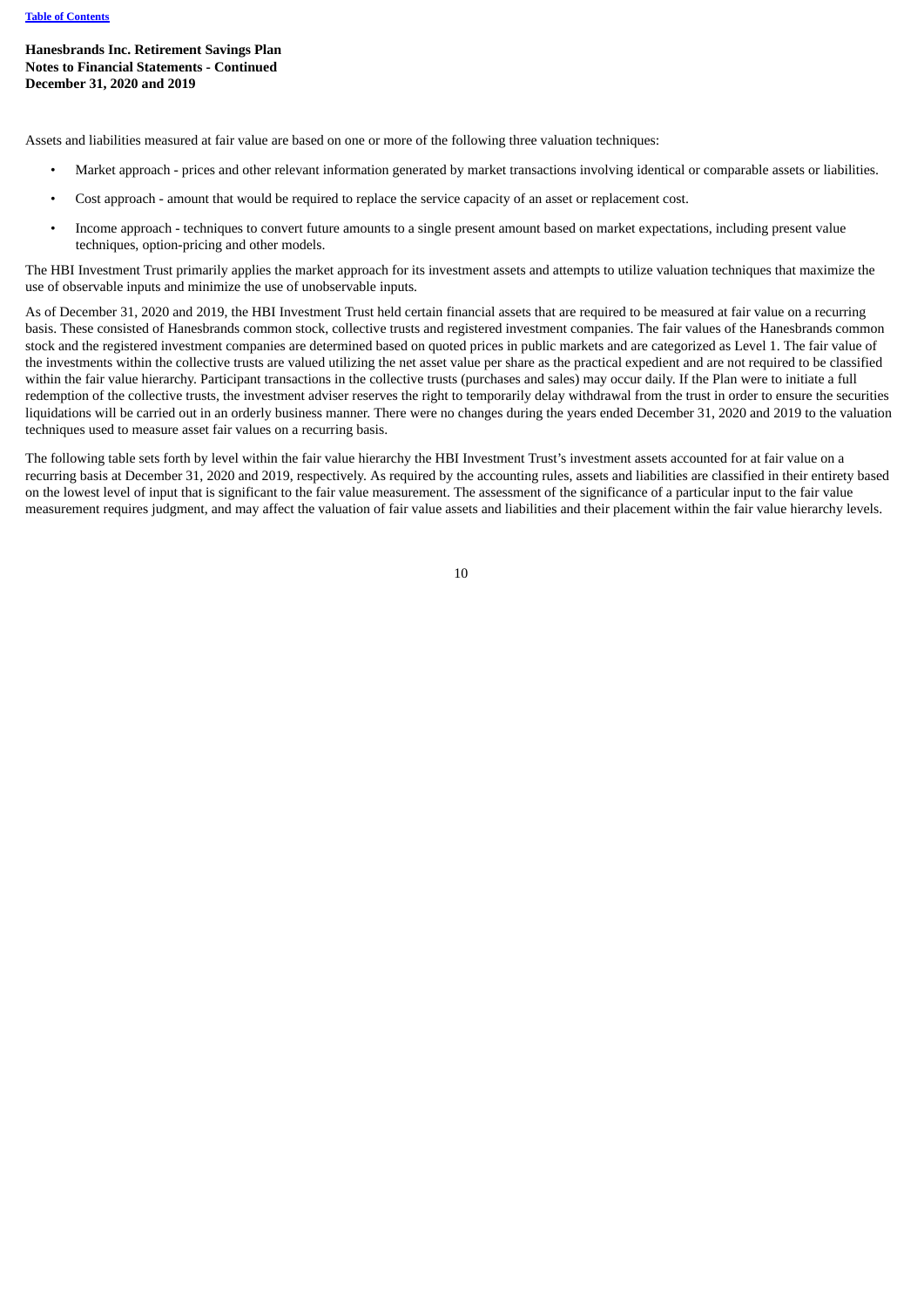|                                       | <b>Investment Assets at Fair Value as of December 31, 2020</b> |                |               |                          |                |      |             |
|---------------------------------------|----------------------------------------------------------------|----------------|---------------|--------------------------|----------------|------|-------------|
|                                       |                                                                | <b>Level 1</b> |               | Level 2                  | <b>Level 3</b> |      | Total       |
| Hanesbrands common stock              |                                                                | 30,222,780     | <sup>\$</sup> | $\overline{\phantom{m}}$ |                | - \$ | 30,222,780  |
| Registered investment companies       |                                                                | 101,446,973    |               |                          |                |      | 101,446,973 |
| Collective trusts <sup>(1)</sup> :    |                                                                |                |               |                          |                |      |             |
| U.S equity funds                      |                                                                |                |               |                          |                |      | 15,603,866  |
| Foreign equity index funds            |                                                                |                |               |                          |                |      | 6,022,029   |
| Target retirement date funds          |                                                                |                |               |                          |                |      | 545,695,159 |
| Short-term fund                       |                                                                |                |               |                          |                |      | 6,633,223   |
| Total collective trusts               |                                                                |                |               |                          |                |      | 573,954,277 |
| Total investment assets at fair value |                                                                | 131,669,753    |               |                          |                |      | 705,624,030 |

|                                       | <b>Investment Assets at Fair Value as of December 31, 2019</b> |              |    |                                |                   |   |              |
|---------------------------------------|----------------------------------------------------------------|--------------|----|--------------------------------|-------------------|---|--------------|
|                                       |                                                                | Level 1      |    | <b>Level 2</b>                 | <b>Level 3</b>    |   | Total        |
| Hanesbrands common stock              |                                                                | 32, 152, 195 | -S |                                |                   | ා | 32, 152, 195 |
| Registered investment companies       |                                                                | 94,194,253   |    |                                |                   |   | 94,194,253   |
| Collective trusts $(1)$ :             |                                                                |              |    |                                |                   |   |              |
| U.S equity funds                      |                                                                |              |    |                                |                   |   | 15,929,583   |
| Foreign equity index funds            |                                                                |              |    |                                |                   |   | 6,462,000    |
| Target retirement date funds          |                                                                |              |    |                                |                   |   | 525,922,100  |
| Short-term fund                       |                                                                |              |    |                                |                   |   | 4,560,208    |
| Total collective trusts               |                                                                |              |    |                                |                   |   | 552,873,891  |
| Total investment assets at fair value |                                                                | 126,346,448  |    | $\overbrace{\hspace{25mm}}^{}$ | $\qquad \qquad -$ |   | 679,220,339  |

(1) Certain investments that are measured at fair value using the net asset value per share (or its equivalent) practical expedient have not been categorized in the fair value hierarchy. The fair value amounts presented in the tables above are intended to permit reconciliation of the fair value hierarchy to the investments valued at fair value within Note C and ultimately to the amounts presented in the Statements of Net Assets Available for Benefits.

# **NOTE F - TAX STATUS**

By letter dated December 12, 2017, the Internal Revenue Service ("IRS") determined that the Plan and HBI Investment Trust met the qualification requirements set forth in Sections 401(a) and 501(a) of the IRC. The Plan has been subsequently amended since the determination, but the Plan's management believes the Plan remains in compliance with the applicable requirements of the IRC.

U.S. GAAP requires the Plan's management to evaluate tax positions taken by the Plan and to recognize a tax liability (or asset) if the Plan has taken an uncertain position that more likely than not would not be sustained upon examination by the IRS. The Plan's management has analyzed the tax positions taken by the Plan, and has concluded that as of December 31, 2020 and 2019, there are no uncertain positions taken or expected to be taken that would require recognition of a liability (or asset) or disclosure in the financial statements. The Plan is subject to routine audits by taxing jurisdictions; however, there are currently no tax audits for any period in progress.

# **NOTE G - PARTY-IN-INTEREST TRANSACTIONS**

Certain investments were issued and managed by Invesco, the stable value fund investment manager.

Approximately 3.9% and 4.4% of the HBI Investment Trust's assets as of December 31, 2020 and 2019, respectively, were invested in Hanesbrands common stock, in each case through participant-directed account balances. At December 31, 2020 and 2019, the Plan held 2,072,893 and 2,165,131 shares, respectively, of Hanesbrands common stock that had a fair value of \$30,222,780 and \$32,152,195, respectively. During the years ended December 31, 2020 and 2019, the Plan recorded dividend income of \$1,335,756 and \$1,374,407, respectively, on investments in Hanesbrands common stock.

As detailed on Schedule H, Line 4i - Schedule of Assets (Held At End of Year) included in these financial statements, certain assets of the Plan consist of notes receivable from participants pursuant to Plan loans. Transactions involving these assets are considered to be party-in-interest transactions.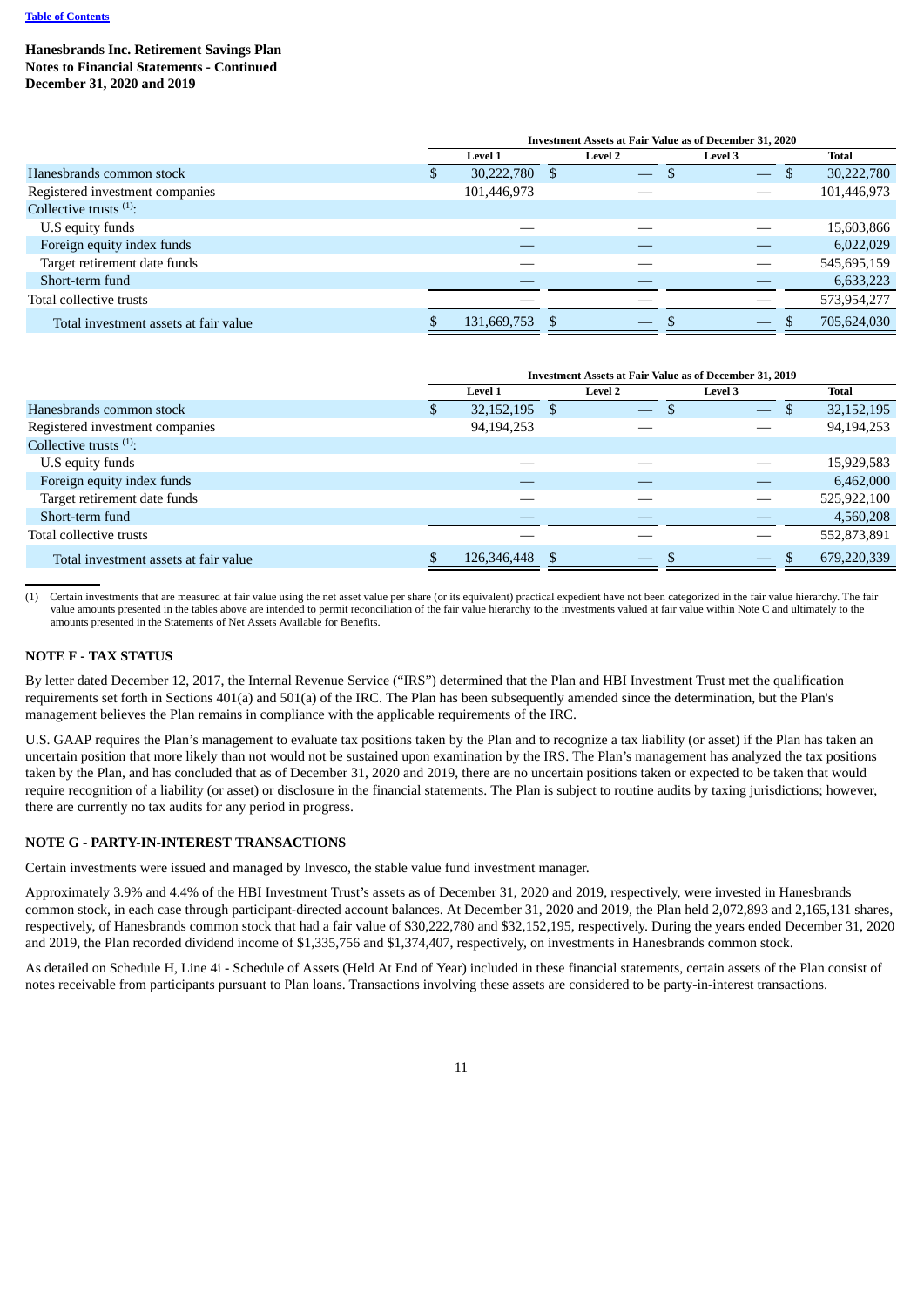# **NOTE H - RECONCILIATION OF FINANCIAL STATEMENTS TO FORM 5500**

The following is a reconciliation of net assets available for benefits per the financial statements at December 31, 2020 and 2019 to the Form 5500:

|                                                                                                | 2020        | 2019        |
|------------------------------------------------------------------------------------------------|-------------|-------------|
| Net assets available for benefits per the financial statements                                 | 789,423,529 | 748,660,184 |
| Adjustment from contract value to fair value for fully benefit-responsive investment contracts | 1,282,382   | 1,026,646   |
| Amounts allocated to withdrawing participants                                                  | (67.097)    | (123, 745)  |
|                                                                                                |             |             |
| Net assets available for benefits per the Form 5500                                            | 790.638.814 | 749.563.085 |
|                                                                                                |             |             |

The following is a reconciliation of investment income according to the financial statements for the year ended December 31, 2020 to the Form 5500:

| Investment income per the financial statements                                                 | 85.414.350 |
|------------------------------------------------------------------------------------------------|------------|
| Adjustment from contract value to fair value for fully benefit-responsive investment contracts | 255,736    |
|                                                                                                |            |
| Investment income per the Form 5500                                                            | 85.670.086 |

The following is a reconciliation of benefits paid to participants according to the financial statements for the year ended December 31, 2020 to the Form 5500:

| Benefits paid to participants per the financial statements | 84,302,936 |
|------------------------------------------------------------|------------|
| Amounts allocated to withdrawing participants at:          |            |
| December 31, 2020                                          | 67,097     |
| December 31, 2019                                          | (123, 745) |
|                                                            |            |
| Benefits paid to participants per the Form 5500            | 84,246,288 |
|                                                            |            |

<span id="page-11-0"></span>Amounts allocated to withdrawing participants are recorded on the Form 5500 for benefit claims that have been processed and approved for payment prior to December 31, but not yet paid as of that date.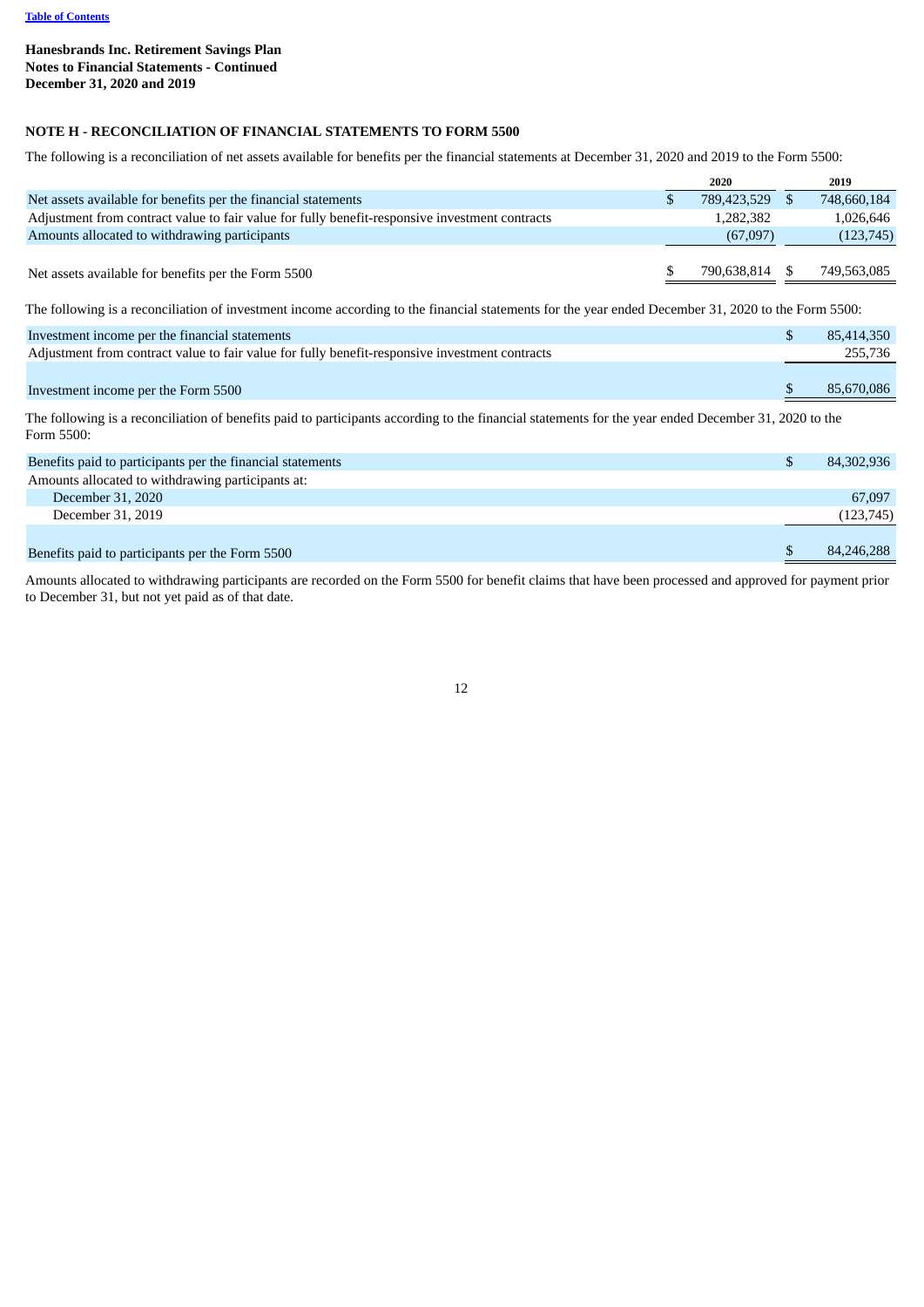# **Hanesbrands Inc. Retirement Savings Plan SCHEDULE H, LINE 4i - SCHEDULE OF ASSETS (HELD AT END OF YEAR) December 31, 2020**

Name of plan sponsor: Hanesbrands Inc. Employer identification number: 20-3552316 Three digit plan number: 401

| (a) | or similar party  | (b) Identity of issue, borrower, lessor (c) Description of investment including maturity date, rate<br>of interest, collateral, par, or maturity value | $(d)$ Cost $**$ | (e) Current value |
|-----|-------------------|--------------------------------------------------------------------------------------------------------------------------------------------------------|-----------------|-------------------|
|     | Participant loans | Average maturity date of 2.65 years, bearing interest at 3.25%<br>to 8.25%, collateralized by participants' account balances                           |                 | 13,590,331        |

\* Denotes party-in-interest transaction

\*\* Cost information is not required for participant-directed assets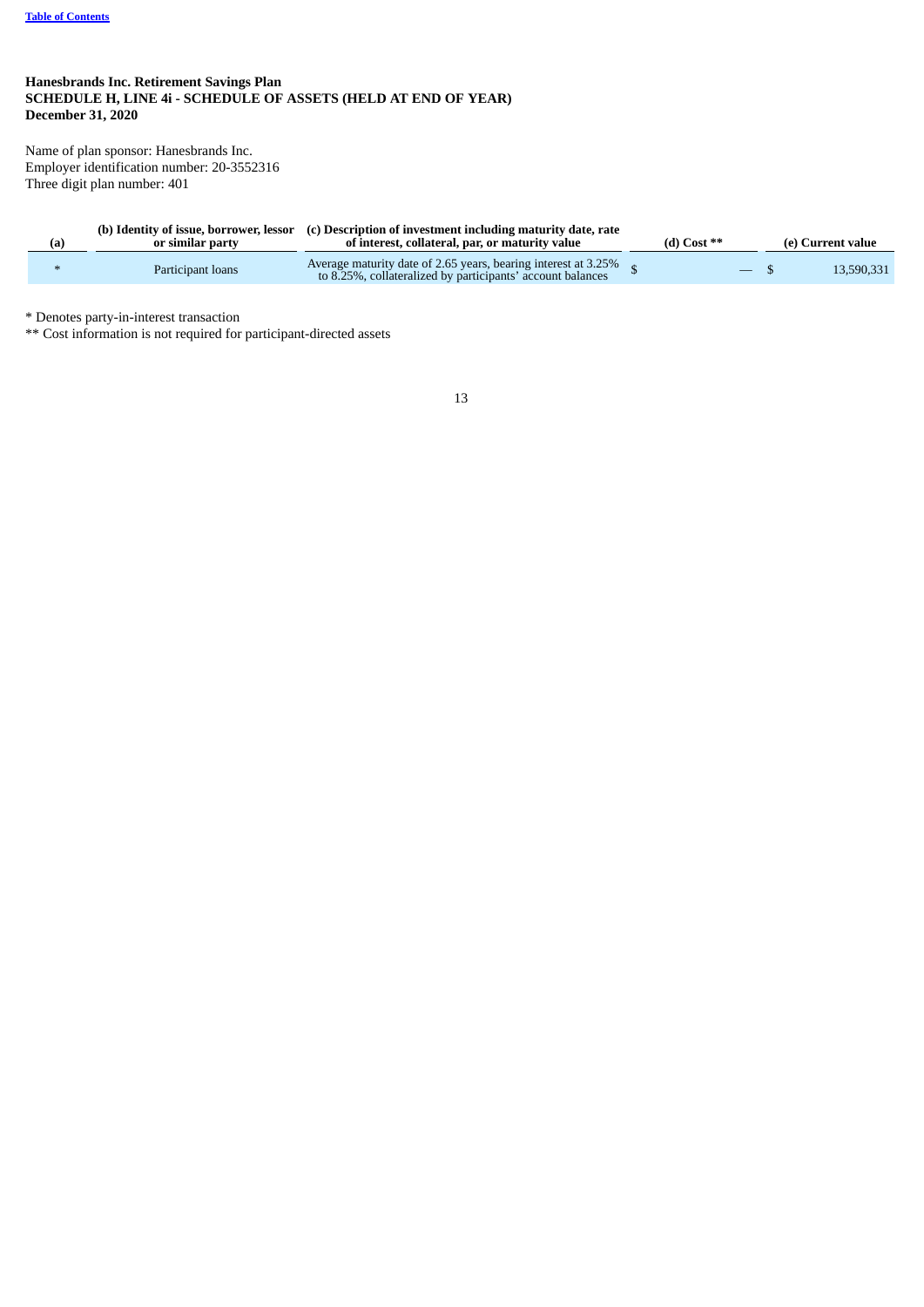### **SIGNATURES**

*The Plan.* Pursuant to the requirements of the Securities Exchange Act of 1934, the trustees (or other persons who administer the employee benefit plan) have duly caused this annual report to be signed on its behalf by the undersigned hereunto duly authorized.

Date: June 15, 2021

HANESBRANDS INC. RETIREMENT SAVINGS PLAN

By: /s/ M. Scott Lewis

M. Scott Lewis Authorized Member of the Hanesbrands Inc. Employee Benefits Administrative Committee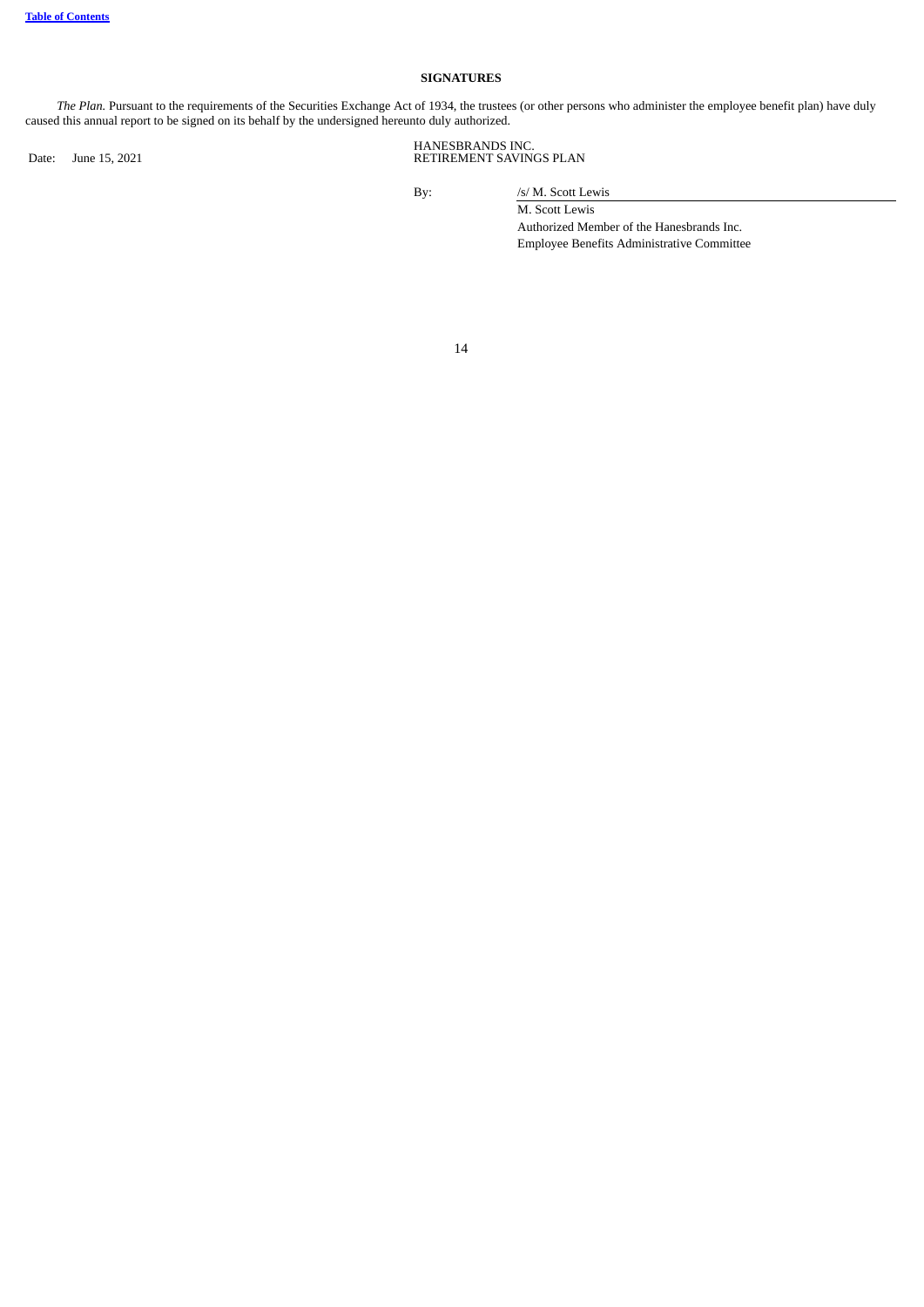# **INDEX TO EXHIBITS**

| Exhibit Number | <b>Description</b>                         |
|----------------|--------------------------------------------|
| 23.1           | <b>Consent of Dixon Hughes Goodman LLP</b> |